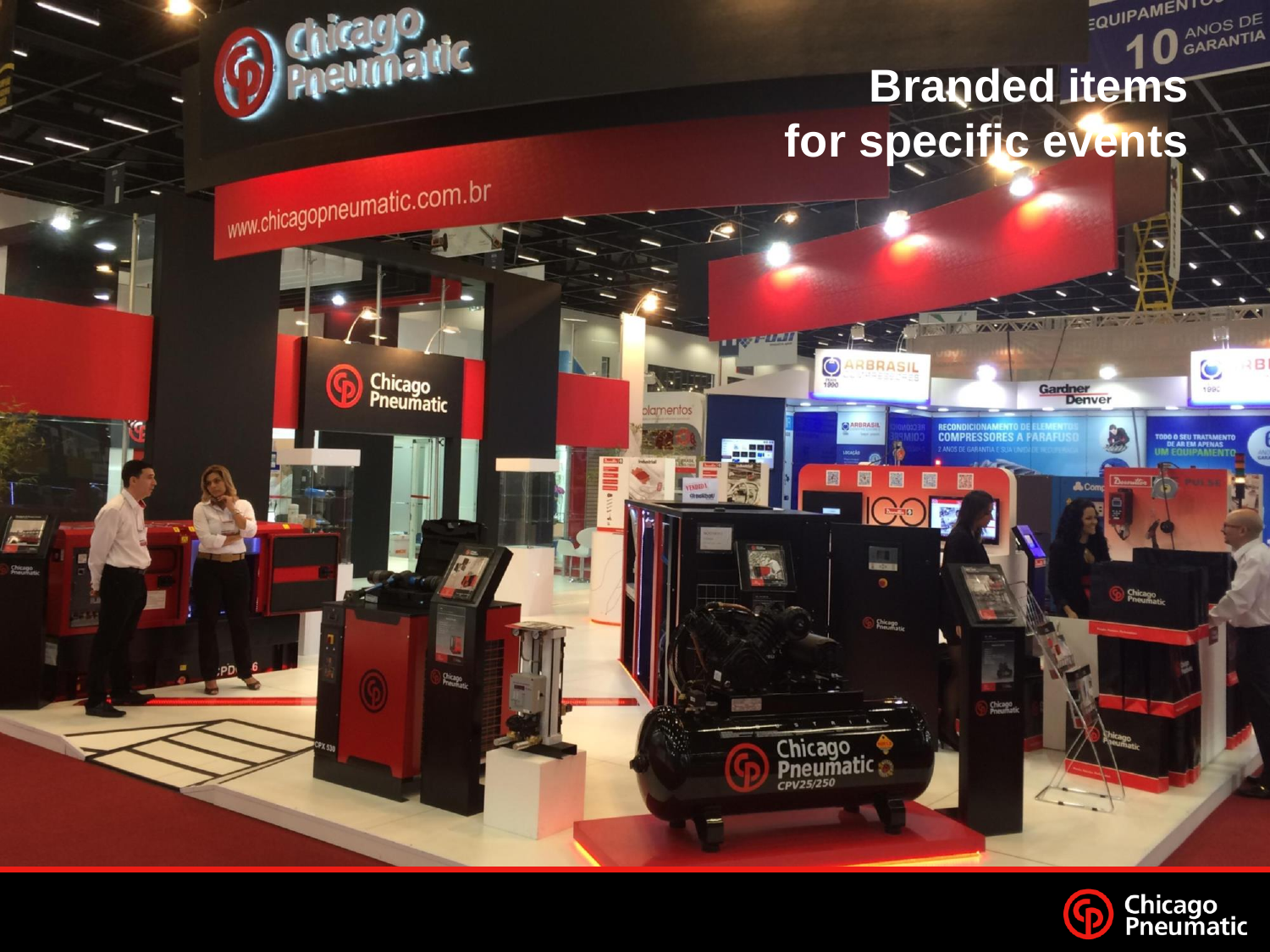# **Let us do the thinking**

We help you create brand items for your events.



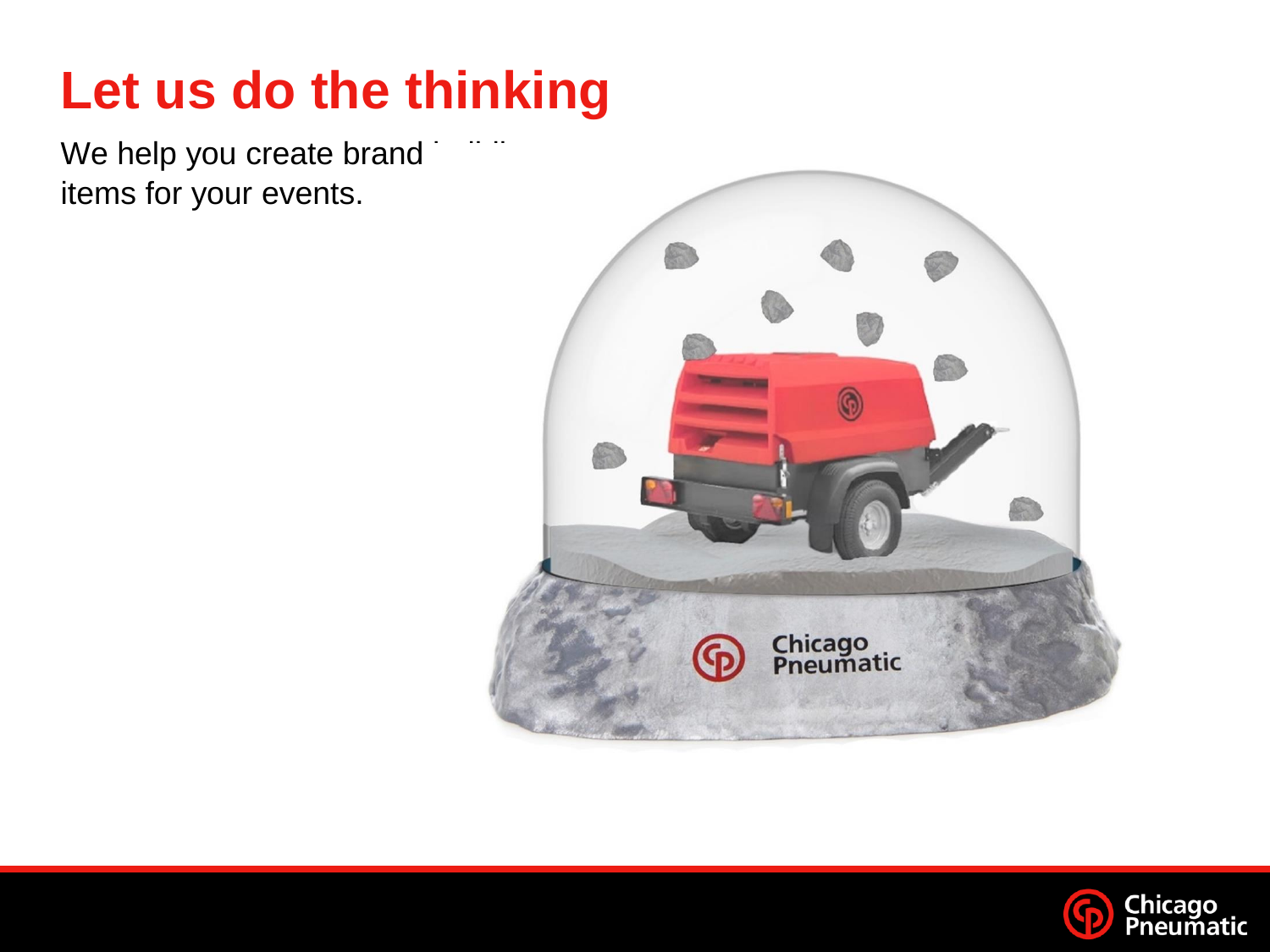### **Let us do the thinking**

Just give us:

- **Brief description of your project**
- **Time of delivery**
- Your approximate budget



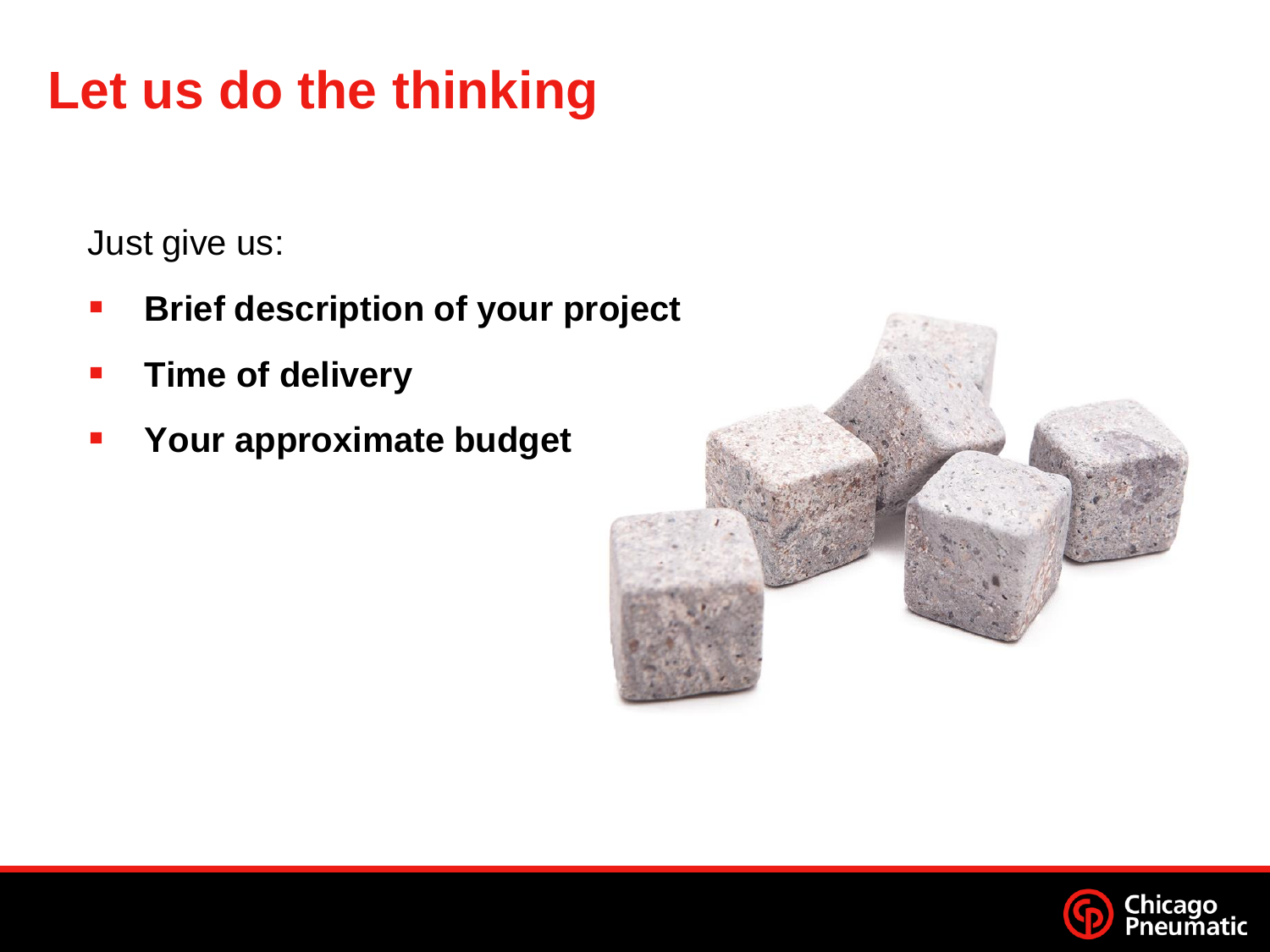### **The process is simple**



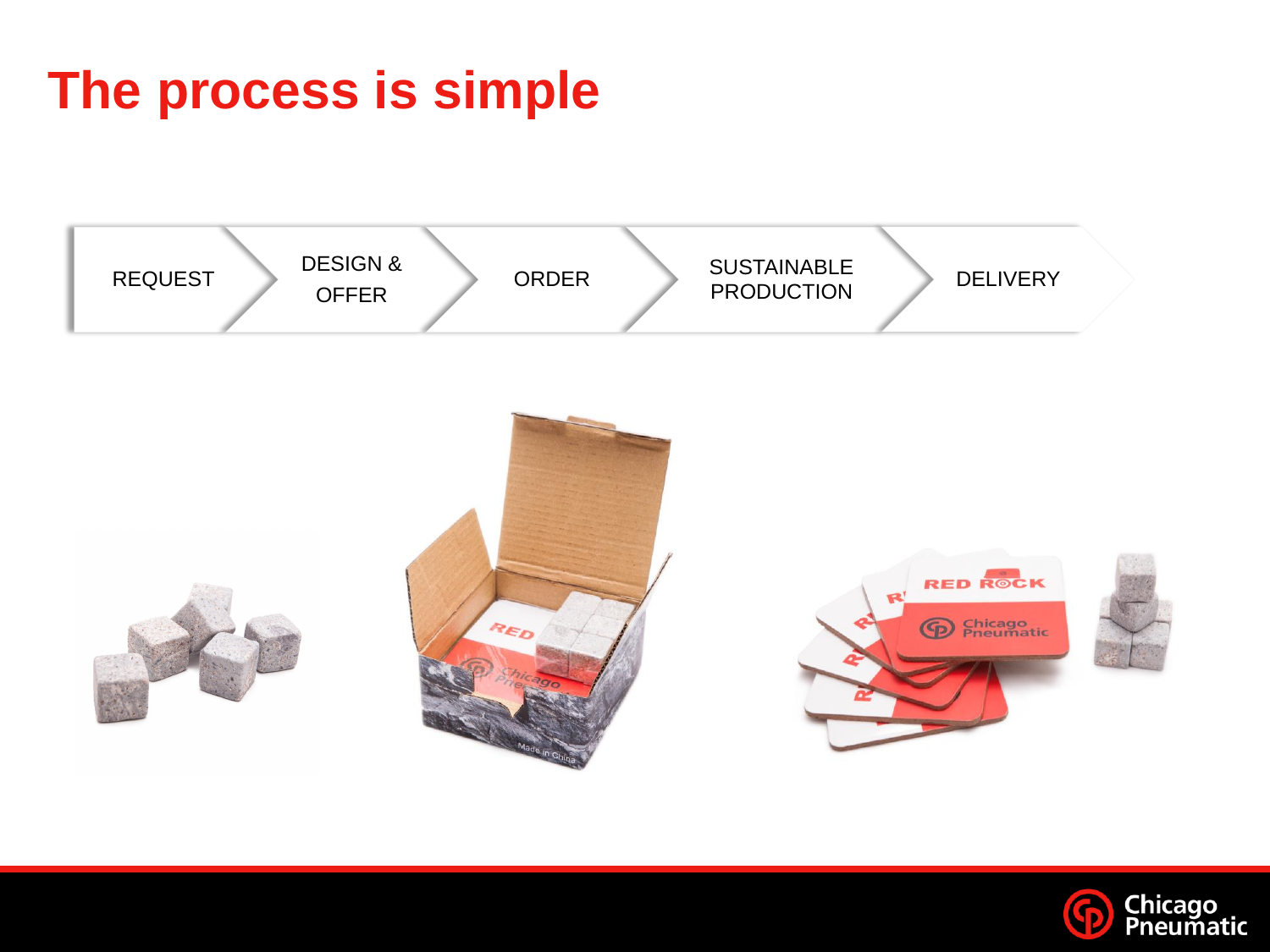## **What you get is**

- Creative and relevant proposals
- High-quality products
- Competitive prices
- Responsibly sourced products\*
- Carbon Neutral Shipments



\*The Profile Store team put great effort in offering responsibly sourced, highquality products that will serve as pleasant reminders of Chicago Pneumatic. Manufactured in accordance with the Chicago Pneumatic Code of Practice

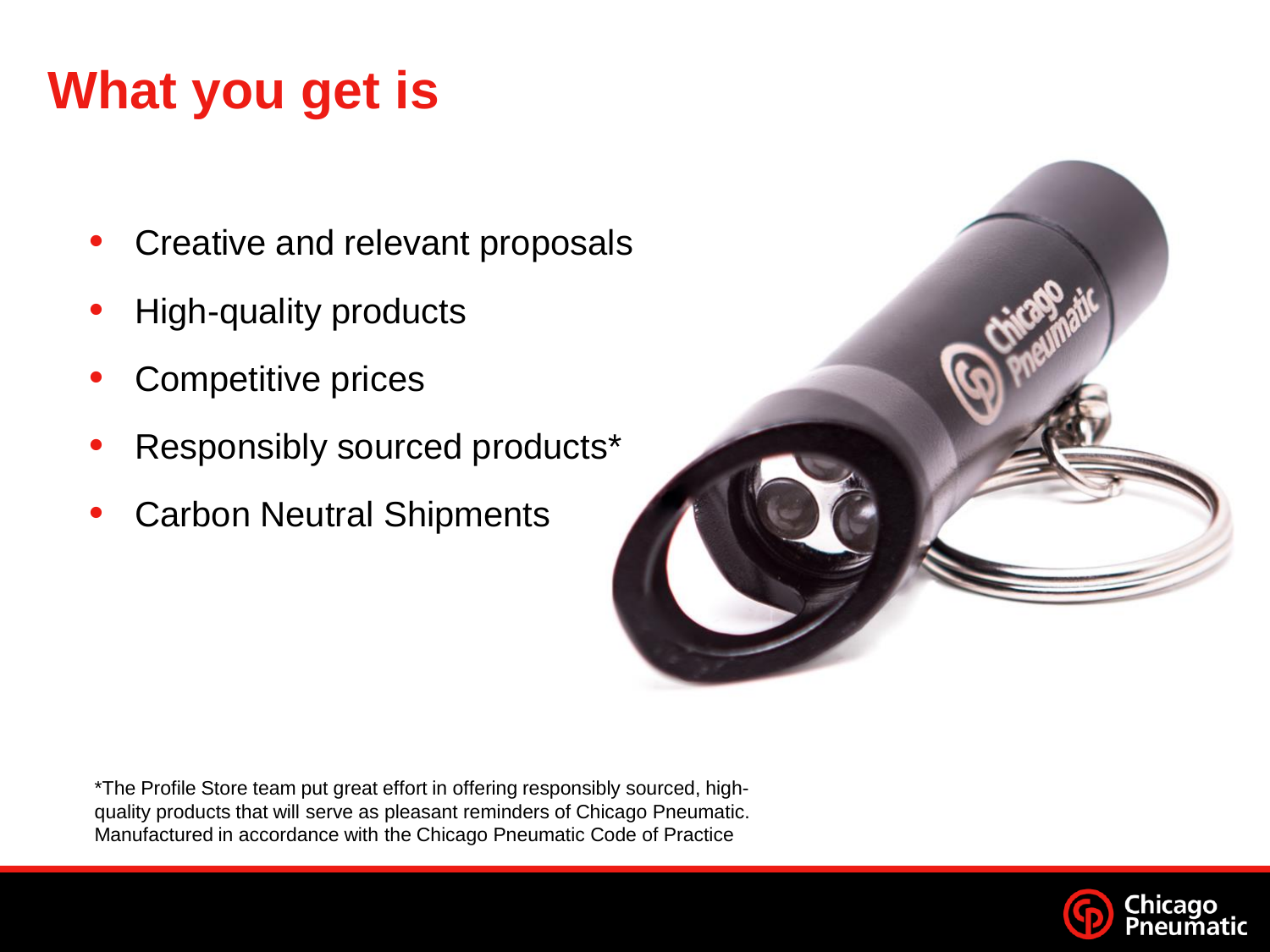*" We have a new CP product. The Red Rock. Some nice gift ideas is what we need. Want to keep it 5-10 EURO. Some type of engraved red rock or something."*



# **REQUEST SUGGESTION**

The Profile Store suggested lots of different items inspired by the Red Rock. 500 pieces coasters, pins and clocks were orders. Delivery time around 2-3 months



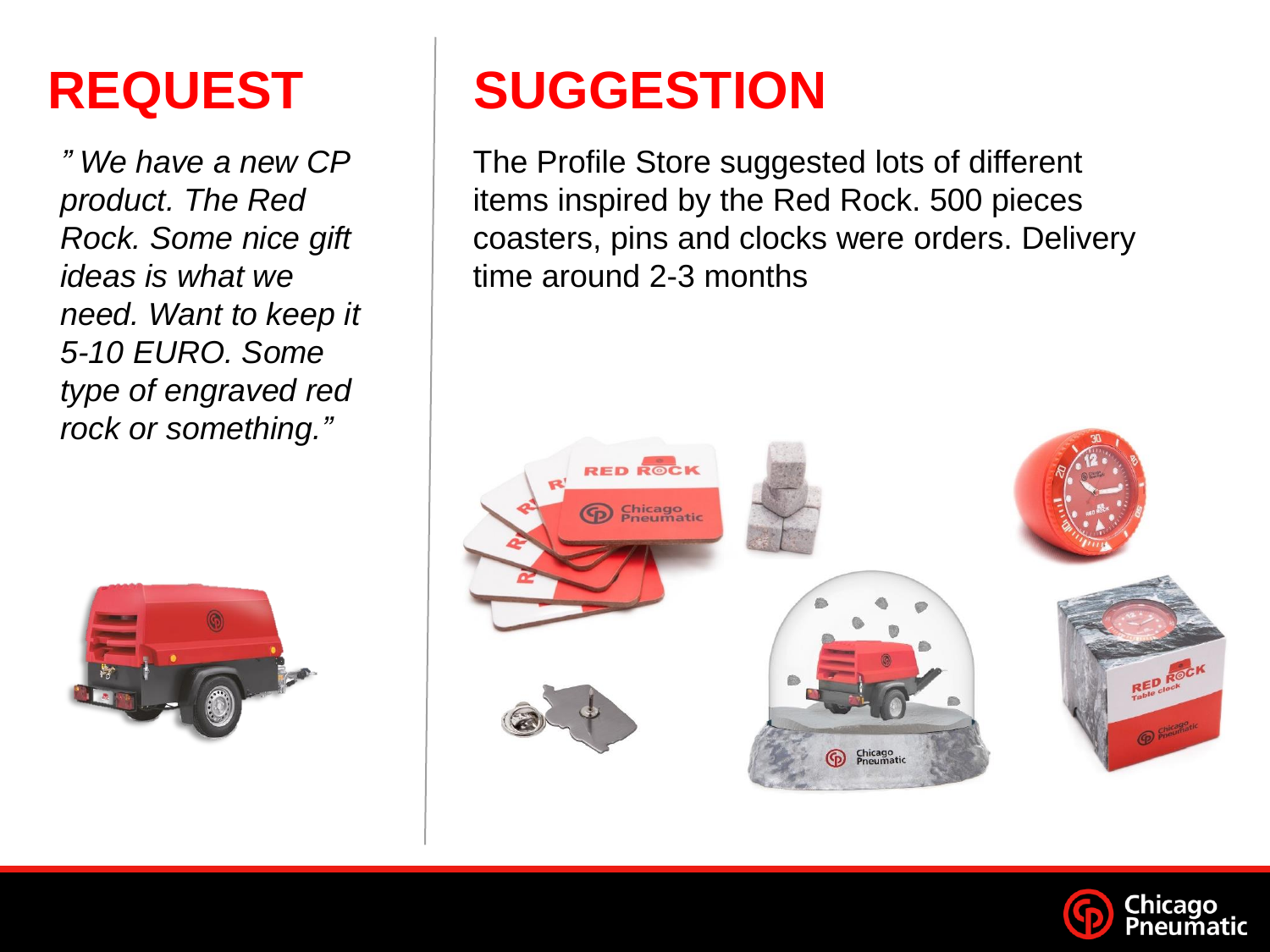### **What about distribution?**

### **We offer you a web based ordering tool, warehousing, pick & pack and distribution.**

All we need from you is a guarantee to purchase the agreed quantity within the decided time frame (campaign period) and a predetermined invoice address.

When ordering your campaign item you can easily add other items from the Profile Store in the same shipment.



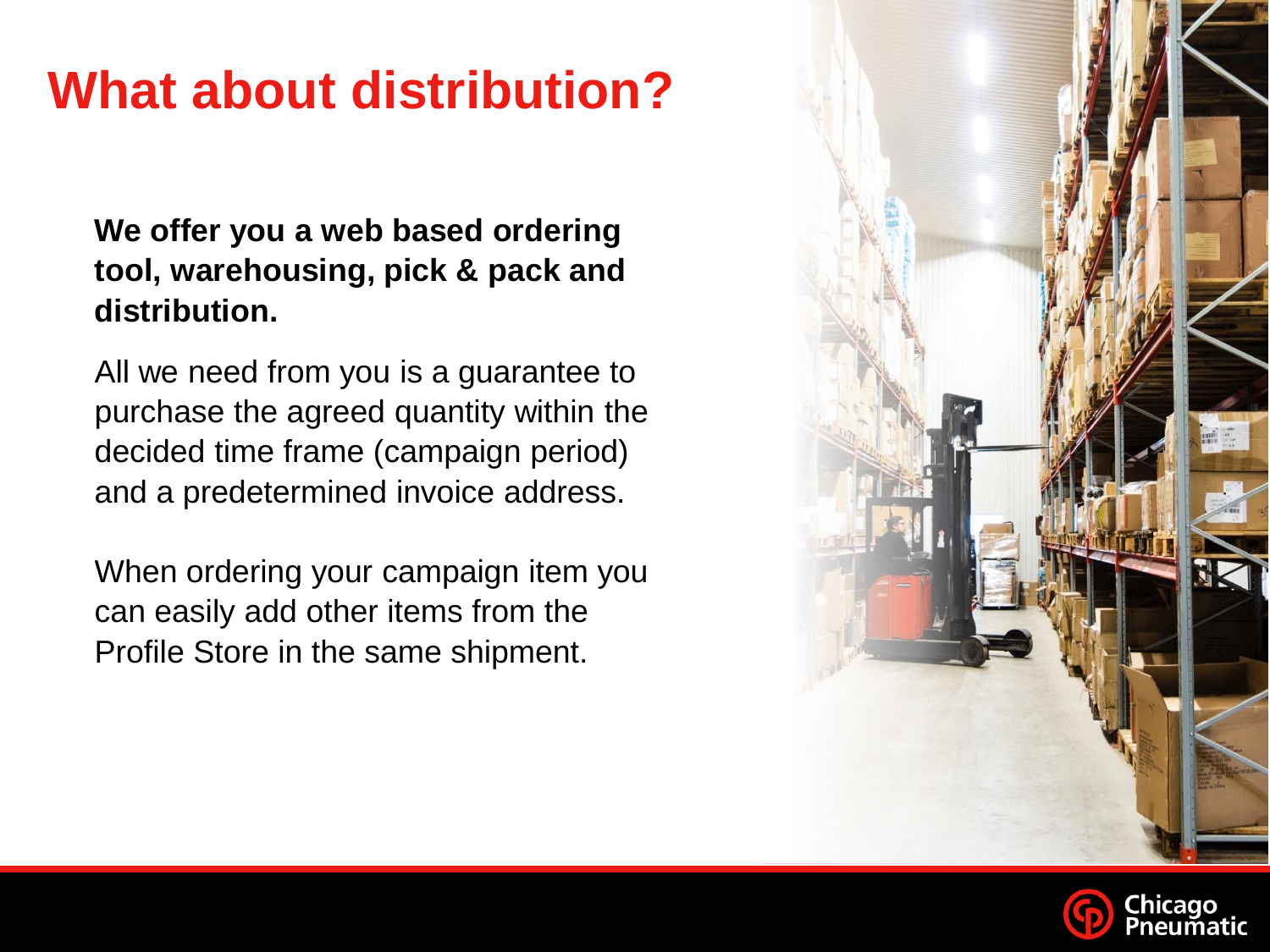## **ADDITIONAL EMBROIDERY**

### **Personalize the Profile Store items**

We can also apply name/text embroidery to the existing Profile Store textile assortment. You will find the item Name Embroidery with instructions in the Apparel category.



### **Name embroidery**

We can apply name embroideries to your ordered products. Place the number of units you like us to embroider and fill in the attached excel, available for download below.

### **To order:**

Email the completed excel file to profilestore@creon.se. Please remember to fill in the order number in the excel file.

### **Click here to download order Excel file**

Details:

- Delivery time: 10 working days - Only for Latin alphabet

**Item No: 13-5** Price: 6,15 EUR/pcs

> Add pcs

**Add to cart**